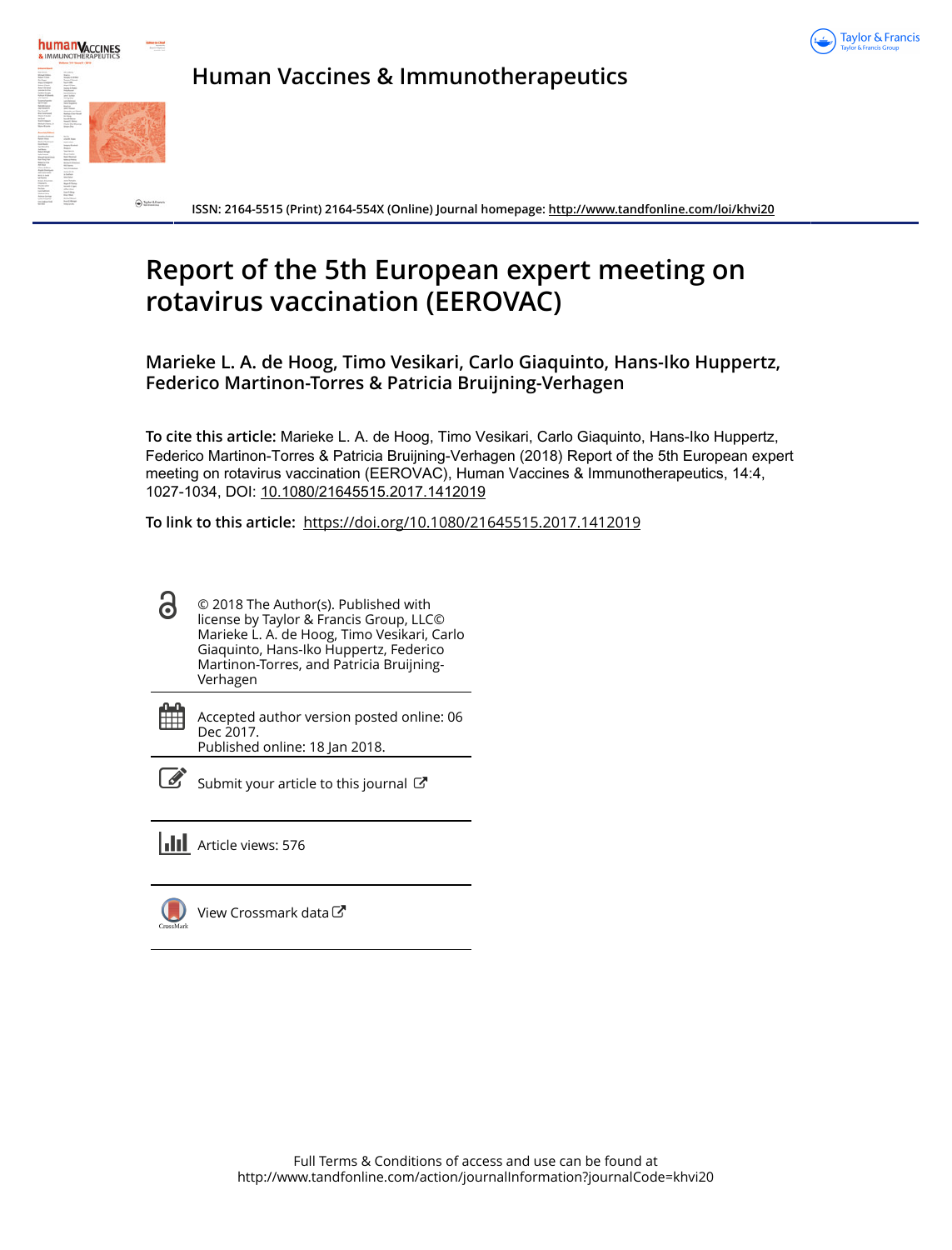## MEETING REPORT

**a** OPEN ACCESS Check for updates

# Report of the 5th European expert meeting on rotavirus vaccination (EEROVAC)

M[a](#page-1-0)ri[e](#page-1-2)ke L. A. de Hoog<sup>a</sup>, Timo Vesikari<sup>b</sup>, Carlo Giaquinto<sup>c</sup>, Hans-Iko Huppertz<sup>d</sup>, Federico Martinon-Torres<sup>e</sup> , [a](#page-1-0)nd Patricia Bruijning-Verhagen a

<span id="page-1-2"></span><span id="page-1-1"></span><span id="page-1-0"></span><sup>a</sup>Julius Center for Health Sciences, University Medical Center Utrecht, Utrecht, The Netherlands; <sup>b</sup>Vaccine Research Centre, University of Tampere Medical School, Tampere, Finland; <sup>c</sup>Department of Women and Child Health, University of Padua, Padua, Italy; <sup>d</sup>Department of Paediatrics, Prof.-Hess-Kinderklinik and Research Laboratory, Bremen, Germany; <sup>e</sup>Department of Paediatrics and Healthcare Research Institute of Santiago, University of Santiago de Compostela, Santiago de Compostela, Spain

# **ABSTRACT**

The Fifth European Expert Meeting on Rotavirus Vaccination was convened in Utrecht, The Netherlands, in March 2017. The 2-day meeting included invited lectures as well as original oral and poster presentations and brought together experts from 21 countries. Summary findings of the meeting include: Rotavirus vaccination programmes in Europe have resulted in reductions of 60–90% in rotavirus outpatient visits and hospitalizations. Long term trends indicate this impact is sustained over the years. Herd effects, protecting unvaccinated children and neonates too young to be vaccinated have been observed in many European countries. Early evidence now also suggests that rotavirus vaccination may be instrumental in the prevention of celiac disease. Special attention should be given to preterm infants, who may age out of the vaccination window before hospital discharge and to HIV infected children who are at increased risk of severe rotavirus AGE. There is a small but increased risk of IS following rotavirus vaccination and parents should therefore be informed about possible signs and symptoms of IS. New insights in rotavirus genetic susceptibility and interactions with microbiome may open opportunities for interventions to improve protection by vaccination, in particular in LMIC. The development of several novel rotavirus vaccines discussed at the meeting is also promising in this respect.

# Introduction

The Fifth European Expert Meeting on Rotavirus Vaccination was convened in Utrecht, The Netherlands, in March 2017. The 2-day meeting chaired by Dr. Patricia Bruijning-Verhagen (University Medical Center Utrecht, the Netherlands) brought together 110 experts from 21 countries.

The meeting marked a decennium of experience with rotavirus vaccination in Europe. National rotavirus vaccination programmes have now been implemented in twelve European countries and several more offer programmes at provincial level. The currently licensed live-attenuated oral vaccines in Europe include RV1 (Rotarix<sup>TM</sup>, GlaxoSmithKline Vaccines, Wavre, Belgium), a single-strain (G1P[8]) human vaccine given as two doses and RV5 (RotaTeq®, Merck and Co. Inc., Whitehouse Station, NJ, USA), a pentavalent (G1, G2, G3, G4, and P [8]) human-bovine (WC3) reassortant rotavirus vaccine given as three doses. During the meeting, experience with rotavirus universal mass vaccination (UMV) in Europe, remaining barriers and challenges, recent scientific insights and novel rotavirus vaccine developments were discussed. Sessions included invited lectures as well as original oral and poster presentations. The meeting opened with a keynote lecture by Dr. Federico Martinon-Torres.

#### The unexpected benefits or rotavirus vaccine

During his presentation, Dr. Martinon-Torres (University of Santiago de Compostela, Spain) outlined how rotavirus vaccines have been shown to be very effective in decreasing the gastrointestinal burden of the disease and related mortality in infants worldwide, as well as induce a significant herd effect, protecting unvaccinated individuals, when introduced into routine immunization programs. In addition, an unexpected positive impact on rotavirus extra intestinal manifestations has been suggested: a reduction in seizure incidence and seizure-related hospitalization in vaccinated children.<sup>[1](#page-6-0),[2](#page-6-1)</sup> Dr. Martinon-Torres speculated about the impact rotavirus vaccines may have on other, additional rotavirus clinical phenotypes outside the gut, including autoimmune diseases such as celiac disease or diabetes, where rotavirus might act as a trigger in otherwise susceptible children. He also suggested the potential of non-specific heterologous effects induced by live-attenuated rotavirus vaccines, similar to those found for BCG or oral polio vaccines. Such effects could generate broader clinical protection based on cross-protective immunity and immune training of the innate system. He concluded that rotavirus vaccines are teaching us that rotavirus infection is broader than just an enteral disease, but the real impact of rotavirus vaccines on

#### ARTICLE HISTORY

Received 3 November 2017 Accepted 26 November 2017

# **KEYWORDS**

Children; Europe; intussusception; meeting report; rotavirus vaccination; vaccine impact



CONTACT Patricia Bruijning-Verhagen @[p.bruijning@umcutrecht.nl](mailto:p.bruijning@umcutrecht.nl) @University Medical Centre Utrecht, Internal mail no STR 6.131, P.O. Box 85500, 3508 GA, Utrecht, The Netherlands.

<sup>© 2018</sup> Marieke L. A. de Hoog, Timo Vesikari, Carlo Giaquinto, Hans-Iko Huppertz, Federico Martinon-Torres, and Patricia Bruijning-Verhagen. Published with license by Taylor & Francis This is an Open Access article distributed under the terms of the Creative Commons Attribution-NonCommercial-NoDerivatives License [\(http://creativecommons.org/licenses/by-nc-nd/4.0/\)](http://creativecommons.org/licenses/by-nc-nd/4.0/), which permits non-commercial re-use, distribution, and reproduction in any medium, provided the original work is properly cited, and is not altered, transformed, or built upon in any way.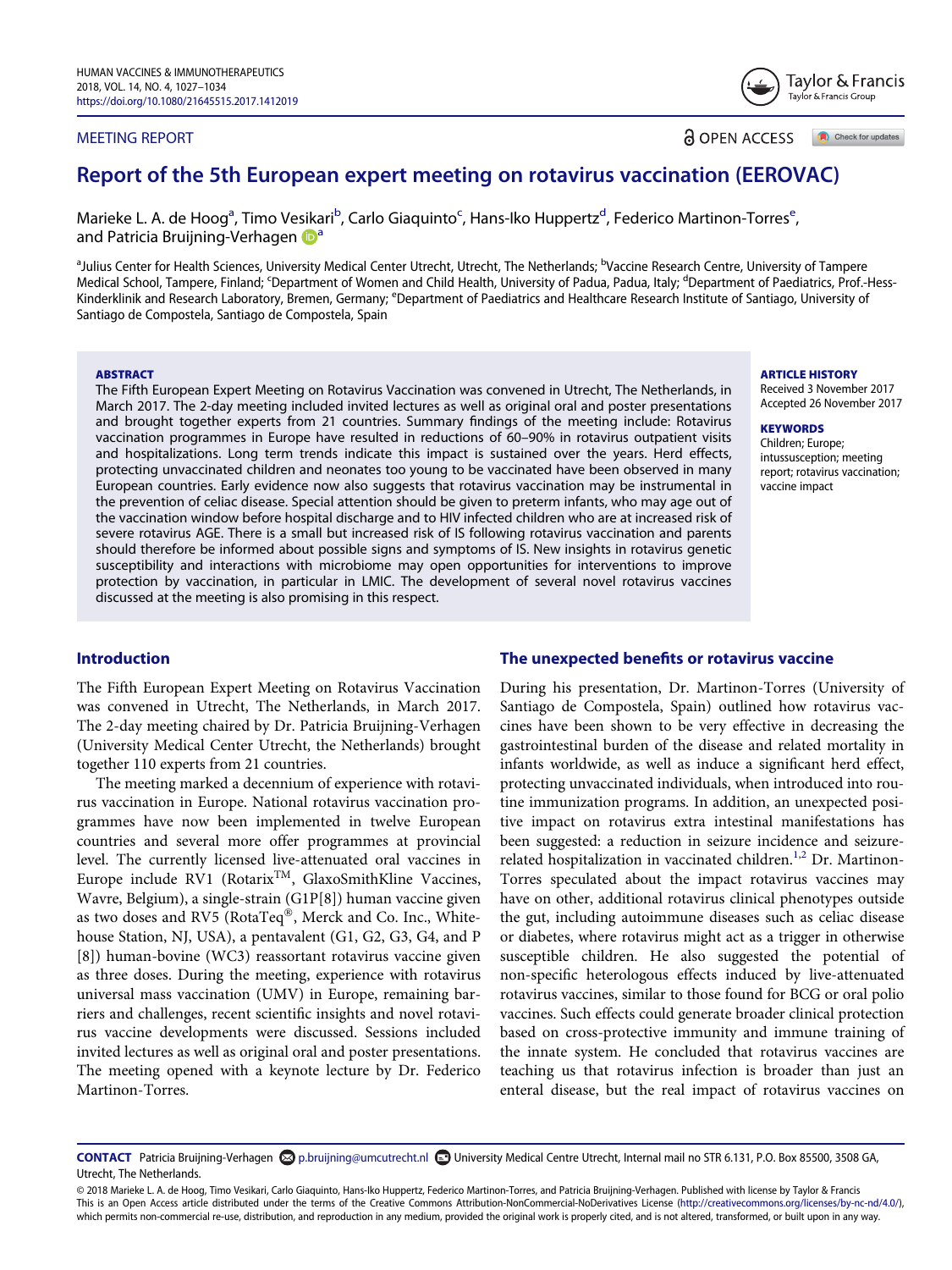these other rotavirus clinical phenotypes is yet to be known and deserves further assessment.<sup>[3](#page-6-2)</sup>

#### Impact of rotavirus UMV; recent implementations

#### United Kingdom

Dr. Robin Marlow (University of Bristol, UK) discussed the early impact of rotavirus UMV in the United Kingdom, where RV1 was implemented in July 2013. Vaccine uptake was high immediately with first year coverage rates of 91.5% for one and 86.0% for two doses, rising to  $94.6\%/90.0\%$  $94.6\%/90.0\%$  $94.6\%/90.0\%$  in 2016.<sup>4</sup> During the first rotavirus season post-implementation (2014), a dramatic fall in total laboratory rotavirus detections was observed and numbers continued going down in 2015 and 2016.<sup>4</sup> In < 1 year olds, the number of laboratory confirmed rotavirus infections declined by  $77\%$  (68–84%).<sup>[5](#page-6-4)</sup> A significant herd effect was found in all age groups on rotavirus specific and all cause AGE. Although the largest reductions were seen in 1 year olds (RR 0.64; 95CI: 54–82), the greatest numerical effect was seen for cases in the elderly  $\geq$  65 year of age. Due to the high coverage rate and observed herd effect, analysis for the first two years after rotavirus UMV introduction estimated that, for children under five years old, there had been a £12.2m reduction in direct healthcare costs per year and rotavirus UMV was highly cost-effective.[6](#page-6-5)

# **Germany**

Prof. Hans-Iko Huppertz (Hess-Kinderklinik, Bremen, Germany) summarized the implementation process of rotavirus UMV (RV1 and RV5) in Germany and presented data on rotavirus hospitalization rates. Rotavirus vaccination has been available in Germany on the private market since 2006, and was recommended for UMV by the Standing Committee on Vaccination (STIKO) in august 2013.<sup>[7](#page-6-6)</sup> Before UMV introduction, the rotavirus vaccine coverage had gradually increased from 19.7% in 2009 to 32.8% in 2012, with large differences across federal states. A contemporary significant decrease in number of rotavirus diarrhea cases was observed (61,574 in 2009 and 39,056 in 2012, respectively). Following the national recommendation, the vaccination coverage increased to 66.7% in 2015. In general, vaccine hesitancy has been more common in the western part of Germany, resulting in lower vaccination coverage rates (60.1%) compared to former Eastern states  $(76.8\%)$  $(76.8\%)$  $(76.8\%)$ .<sup>8</sup> Rotavirus is a notifiable disease in Germany. Rotavirus surveillance data from the Robert Koch Institute showed a 45% decrease in rotavirus hospitalizations in children < 1 year of age in 2015 compared to pre-UMV 2013.<sup>[9](#page-6-8)</sup>

#### **Norway**

Dr. Elmira Flem (Norwegian Institute of Public Health, Norway) presented an overview of the early results or routine RV1 immunization since October 2014. By December 2016, rotavi-rus vaccine coverage reached 98% for two doses<sup>[10](#page-6-9)</sup> with 92% vaccinated within the recommended upper age limits. The Norwegian Enhanced Pediatric Immunization Surveillance Network observed a 86% decrease in rotavirus confirmed and a 35% decrease in all-cause AGE hospital contacts in children <5 years in 2016 compared to 2014–2015. Proportionate reductions in AGE hospital cases were largest for vaccinated cohorts (i.e. <2 years, 81%). However, reductions were observed in all under five cohorts suggesting herd protection.

#### Lativia and Estonia

Dr. Dace Zavadska (Riga Stradins University, Ladvia) discussed the rotavirus national immunization programmes in both countries. In Latvia, rotavirus vaccine (RV1 and RV5) was available on the private market since 2007 and introduced in the National Immunization Programme in 2010. However, full reimbursement from the State Budget started only in January 2015 after a period of partial (50%) reimbursement between 2012 and 2015. Vaccine coverage was <5% before 2012, and increased to 87% in 2016. From 2012 onwards, there is a steady decline in rotavirus AGE with strongest reductions after 2015. Between 2015 and 2016, the incidence decreased from 150.5 to 76.3/100.000 person years (PY) in the pediatric general population.

In Estonia rotavirus vaccination (RV1 and RV5) was introduced in the National Immunization Programme in July 2014. Vaccine coverage one year post-implementation is moderate 66% (2015). Nonetheless, rotavirus incidence was decreased by 73,2/100,000 PY in 2015 and by 30.2/100,000 PY in 2016.

## Israel

Dr. Khitam Muhsen (Tel-Aviv University, Israel) presented data from Israel where rotavirus had been available on the private market since 2007 and UMV was introduced in December 2010. Current vaccine coverage is 80% for three doses of RV5. Introduction of rotavirus UMV was followed by significant and sustained reductions of 80–88% in rotavirus hospitalization rates and of 30% in all cause AGE between 20[11](#page-6-10)-2015 in children  $<$  5 year of age.<sup>11</sup> Rotavirus clinic visits were also reduced by 59%.[12](#page-6-11),[13](#page-6-12) RV5 vaccine effectiveness (VE) against rotavirus hospitalizations was estimated at 86% in children aged 6–23 months. Of note, among the subpopulation of Bedouin children, a lower vaccine coverage and lower VE estimate was found, both contributing to an overall smaller rotavirus vaccine impact compared to Jewish children.

#### Long-term impact of universal rotavirus vaccination

Four countries presented data on long-term trends in rotavirus epidemiology covering at least eight post-implementation years.

#### Belgium

Rotavirus vaccination (RV1 and RV5) has been recommended since October 2006 with partial reimbursed since November 2006.[14](#page-6-13) Dr. Sabbe (Scientific Institute of Public Health, Belgium) emphasized that despite the required co-payment by parents of  $E12$ ,- per dose, vaccine uptake is high (87%). Both sentinel laboratory surveillance data and national hospital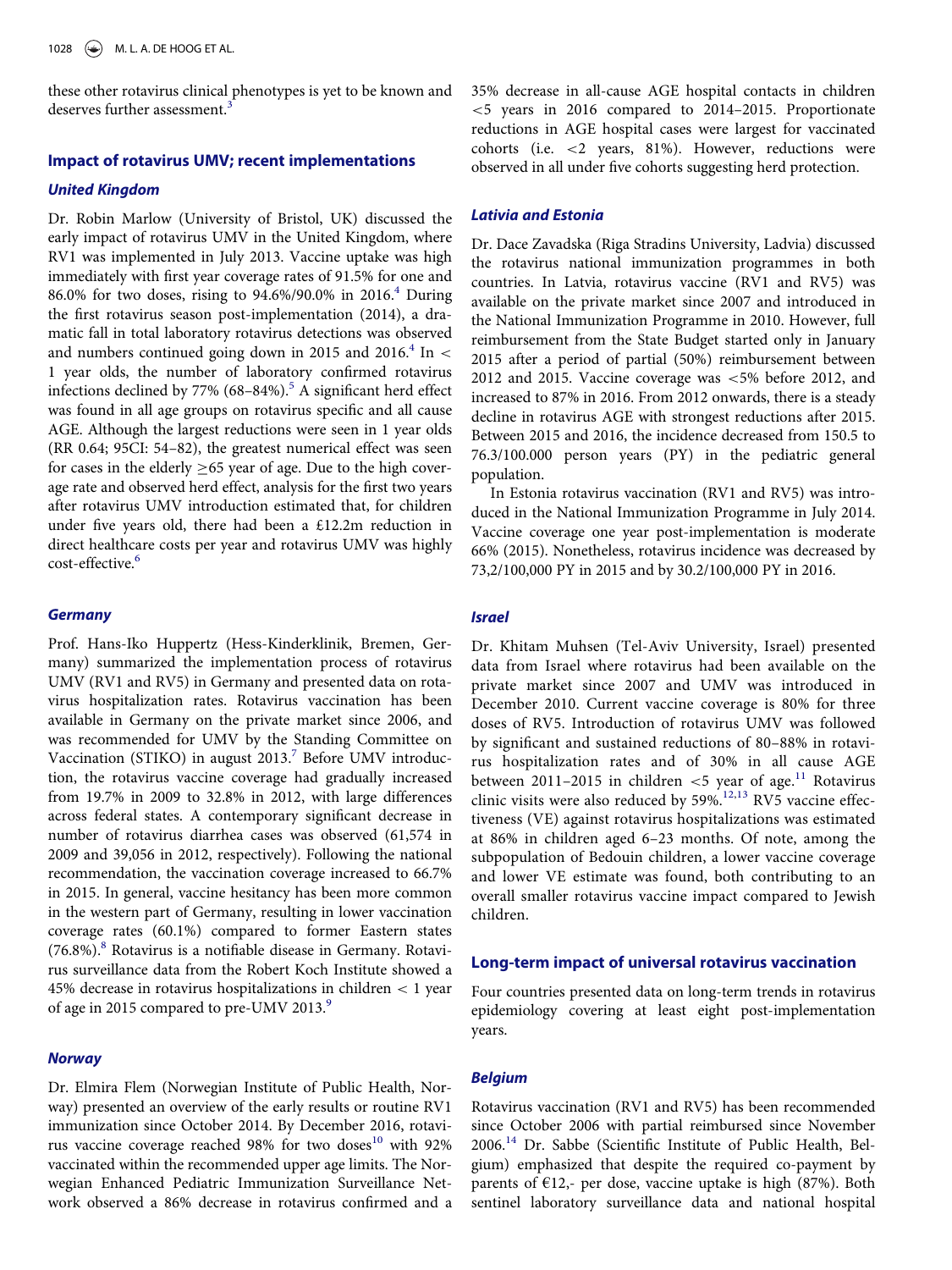administrative data confirm a substantial and sustained reduction in rotavirus AGE following widespread vaccine use. Most notably, in children below 2 years of age a mean and consistent reduction of 81% in rotavirus hospitalizations was observed post-vaccination and a 47% reduction in all-cause AGE. The number of laboratory rotavirus detections has decreased by 75% in this age group. Surveillance data demonstrate emergence of a biannual pattern in recent years, where rotavirus activity was increased in 2013 and 2015, but remained well below pre-vaccination levels.

## Austria

In Austria, publicly funded UMV was implemented in July 2007. Owing to nationwide annual contracts there were alternating periods of RV5 or RV1 use between 2007 and 2012 and RV1 was used thereafter. Vaccine coverage is estimated at 72–87%.[15](#page-6-14) Dr. Martina Prelog (University Hospital Wurzburg, Germany) presented data on rotavirus hospitalization rates during the pre- (2002 to June 2007) and post -vaccination period (July 2007 to 2012); a decrease of 89% was observed across all age-groups (0-18 years), including neonates of <42 days not yet protected by vaccination, suggesting herd protection[.16](#page-6-15),[17](#page-6-16) Of note, 6% of rotavirus hospitalizations occurred in vaccinated children. Incomplete rotavirus vaccination appeared a risk factor for vaccine failure (OR 5.7; 95%CI: 4.2-7.8). This highlights the importance of complete vaccination.

#### Finland

Data from Finland were presented by Dr. Maria Hemming-Harlo (University of Tampere, Finland). RV5 was introduced for routine vaccination in 2009. Vaccination coverage increased quickly and has remained at approximately 90%. The proportion of outpatient visits and AGE hospitalizations due to rotavirus in children decreased from 52% to 13% in 2012–2014. Dr Hemming noted that norovirus is now the leading cause of AGE (34%) in Finish hospitals. Relative reductions in rotavirus hospitalizations and outpatient visits were 76% and 81%, respectively between 2009–2011 and were sustained at 90% between  $2012-2014$ .<sup>[18](#page-6-17)</sup> The rotavirus age distribution has shifted towards older children with peak incidence currently at 4–7 years of age. Genotyping of rotaviruses demonstrates a higher diversity in children post-vaccination without any obvious predominant strain.

# United States

Dr. Daniel Payne (US Centers Disease Control and Prevention (CDC), United States) presented data from the US where universal RV5 vaccination was implemented in 2006. RV1 became available in 2008 and both vaccines have been used since. Surveillance networks and field studies showed consistent and dramatic decreases in all measures of surveillance during the post-rotavirus vaccine era and vaccine effectiveness continues to be good (on average 80% across various rotavirus genotypes and post-vaccine years between 2008–2013). Rotavirus hospitalization rates are below the expected rate given

the measured vaccine coverage demonstrating a certain level of herd-protection. Preliminary results showed that this might have led to >27,000 extra averted hospitalizations over 9 post-licensure years. The US has seen a change in dominant rotavirus genotypes over the past years (G3P[8] in year 2009– 2011 and G12P[8] in 2012–2015). This shift in genotypes is, however, not associated with changes in rotavirus hospitalization rates.

#### Global introductions, impact and remaining barriers

In 2016, 81 countries had introduced rotavirus UMV programmes. GAVI alliance supported rotavirus vaccine introductions in 38 developing countries between 2006 and 2015. Dr. Umesh Parashar (US Center for Disease Control and Prevention (CDC), United States) presented results on rotavirus vaccination impact in several of these countries. Most importantly, RV vaccine introduction has led to up to 50–80% reductions in RV hospitalizations in vaccinated infants,[19](#page-7-0),[20](#page-7-1) and a sustained mortality decline in Brazil and Mexico.<sup>21</sup> However, rotavirus vaccine implementation in Eastern Europe and Asia lags behind. Several barriers are present, including the vaccine costs and the limited perception of rotavirus disease burden by fam-ily, pubic health authorities and physicians.<sup>[22](#page-7-3)</sup>

# Policy issues

Several barriers to rotavirus UMV were discussed during this session. This included vaccination policy issues related to specific medical risk groups and barriers to the introduction of mass vaccination and possible alternatives.

## From Yes to No in France

Dr. Pierre Pothier (University of Burgundy, France) discussed the current situation in France, where rotavirus vaccines are not included in the national immunization programme, nor reimbursed. In 2015, a previously issued rotavirus vaccine recommendation by the High Council for Public Health was withdrawn in response to a report from the Pharmacovigilance Committee. The high number of reported cases of intussusception (IS) following rotavirus vaccination, including two infant deaths, was considered worrying. The report had a significant impact in the media. Today's vaccine coverage is below 5%. The French observations have not been supported by data from other countries where rotavirus vaccines are being used, and a thorough evaluation of the events has been hampered by insufficient documentation. No re-evaluation of the decision on rotavirus vaccination is planned thus far.

#### Netherlands; selective or universal vaccination

The Netherlands has no rotavirus UMV programme (coverage < 1%). Yet, Dutch surveillance data suggest a transition from annual to biannual rotavirus epidemics since 2013, and an estimated reduction of rotavirus disease burden of approximately 50%. The reason for this transition is unclear, but may be explained, in part, by the UMV implementation in neighboring countries possibly reducing rotavirus circulation. Dr.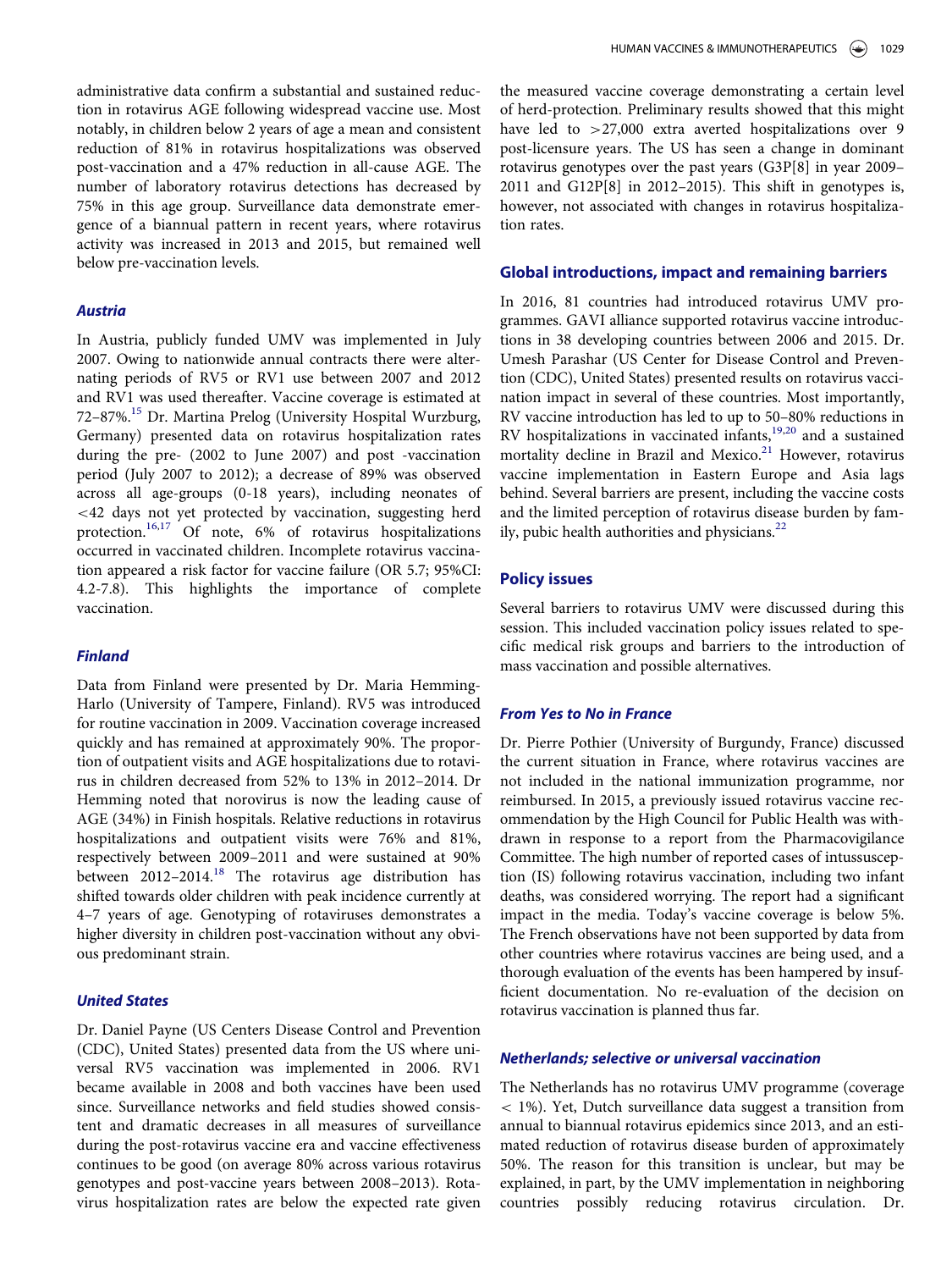Bruijning-Verhagen presented an updated cost-effectiveness and risk-benefit analysis, based on recent epidemiological data. In this low-endemic setting, targeted rotavirus vaccination of medical risk groups, such as preterms, still appeared cost-effective and cost-saving, but UMV was only cost-effective at substantially reduced vaccine costs. The vaccination risk-benefit ratio was more favorable for medical risk group compared to healthy infants. Targeted vaccination could reduce fatal rotavirus cases by nearly 90%. Dr. Carlo Giaquinto (University of Padua, Italy) suggested that the high-risk approach might be an acceptable alternative for the French.

## Vaccine administration in NICU settings

Dr. Caroline Quach (University of Montreal, Canada) discussed the difficulties around vaccinating preterm infants within the recommended age limits for rotavirus vaccination. In the United States and Canada, 23%–44% of the preterm infants exceed the upper age limit (104 days) for vaccination during their Neonatal Intensive Care Unit (NICU) admission.<sup>[23](#page-7-4)</sup> Vaccination within the NICU is debatable due to a theoretical risk of transmission by live vaccine virus shed in stool. Dr. Quach presented data from US and Canadian studies, where preterm infants received rotavirus vaccine while on the NICU. No evidence for symptomatic transmission to ward mates was found under normal infection control measures (gowns and gloves). Rotavirus vaccine was generally well tolerated, but one study found an association between rotavirus vaccine administration and risk of central-line associated bloodstream infections.<sup>24</sup> Dr. Quach concluded that in the absence of UMV associated herd protection, vaccination in NICU settings could be a favorable strategy, while in a UMV setting with high coverage and thus herd protection, the added value of vaccinating in the NICU requires further confirmation.

#### Vaccination of special populations

This presentation on rotavirus vaccination of HIV infected, or otherwise immunocompromised children was given by Dr. Carlo Gianquinto (University of Padova, Italy). Studies in lowand-middle-income countries (LMIC) have shown that rotavirus AGE is more common and more severe in HIV-infected than in uninfected children. Universal administration of either RV1 or RV5 vaccines has been effectively implemented in several HIV-high prevalent African countries. In South-Africa, this was associated with a 65% reduction in all-cause diarrheal hospitalizations in the 2010–2015 period in both HIV-infected and uninfected children.<sup>[25](#page-7-6)</sup> Following earlier, smaller studies of rotavirus vaccination among HIV infected children, results from a large randomized controlled trial conducted in HIV exposed and HIV infected children in South-Africa recently demonstrated safety and immunogenicity of RV5 in both populations.[26](#page-7-7) Dr. Gianquinto emphasized this is an important and reassuring confirmation that vaccination of HIV infected and exposed populations should be promoted.

Severe Combined Immunodeficiency (SCID) remains the only strict contraindication for rotavirus vaccination because of potential vaccine strain associated severe diarrhea.<sup>[27,](#page-7-8)[28](#page-7-9)</sup> No safety data are available for other B and/or T cell immunodeficiency syndromes, but rotavirus vaccination is contraindicated

if already diagnosed at the time of immunization. Children with selective IgA deficiency may, asymptomatically, have prolonged excretion of rotavirus vaccine strain, but this is not considered a contraindication.

# Update on licensed rotavirus vaccines

Dr. Bernd Benninghoff (GSK Vaccines, Belgium) and Dr. Timo Vesikari (University of Tampere, Finland) summarized efficacy, effectiveness and impact data from high income settings for RV1 and RV5, respectively. In large Phase III trials, both vaccines demonstrated excellent efficacy against severe rotavirus AGE up to 95%. Post-licensure vaccine effectiveness estimates against rotavirus hospitalization range from 70% to more than 90%. Dr. Benninghoff discussed the impact of universal infant vaccination with RV1 using the Belgian experience for illustration. A sustained and continued decline in rotavirus hospitalizations and nosocomial infections in young children up to nine years post-implementation has now been confirmed. While the large Phase III safety trials did not find and increased risk of IS for either vaccine, following widespread use a small but increased risk of IS became evident mainly after the first dose. Dr. Benninghoff emphasized that parents should be systematically informed of the risk of IS and advised to seek medi-cal care immediately should symptoms of IS occur.<sup>[29](#page-7-10)</sup>

Dr. Vesikari discussed results on long-term RV5 vaccine efficacy from The Finish Extension Study (FES) study, originating from the Rotavirus Efficacy Safety Trial (REST) conducted between 2001 and 2003.<sup>[30](#page-7-11)</sup> Serotype-specific efficacy against rotavirus hospitalizations and emergency department visits up to 3-years post-vaccination was 82% (G2) to 95% (G1).<sup>[31](#page-7-12)</sup> Studies on the long-term impact of RV5 found that new genotypes appear following widespread rotavirus vaccination. Dr. Vesikari emphasized that RV5 retains its effectiveness against severe rotavirus AGE even with the "new" rotavirus genotypes, and therefore the strain replacement does not affect vaccine impact.

#### Vaccine Safety: Intussusception

During this session, rotavirus vaccine related IS was discussed by Dr. Doris Oberle (Paul-Erlich-Institute (PEI), Germany), Dr Umesh Parashar and Dr. Julie Bines (University of Melbourne, Australia). Population-based studies from Australia showed a relative risk for both vaccines in the first 7 days following dose one of 6.8 (95%CI 2.4 to 19.0] for RV1 and 9.9 (95%CI 3.7- 26.4) for RV5. A smaller risk was identified 1–7 days following the second dose of both vaccines.<sup>[32](#page-7-13)</sup> Data from the US showed a relative lower risk of IS during day one and two post-vaccination, compared to day three to six after the first dose for both RV1 (daily reporting risks (DRRs): 7.5; 95%CI: 2.3 to 24.6) and RV5 (DRRs: 3.75; 95%CI: 1.90 to 7.39).<sup>[33](#page-7-14)</sup> Overall, the risk of IS post dose one, estimated from the presented studies conducted in Australia, US and Europe varied between 1.04 and 5 addi-tional cases per 100.000 first doses.<sup>[32](#page-7-13)[,34-37](#page-7-15)</sup> In Germany, IS cases notified to pharmacovigilance because of a possible link with vaccination required partial bowel resection in 15.2% of cases. An ongoing matched case-control study by the German Federal Institute for Vaccines and Biomedicines evaluates IS risk factors in children below one year of age. Preliminary results are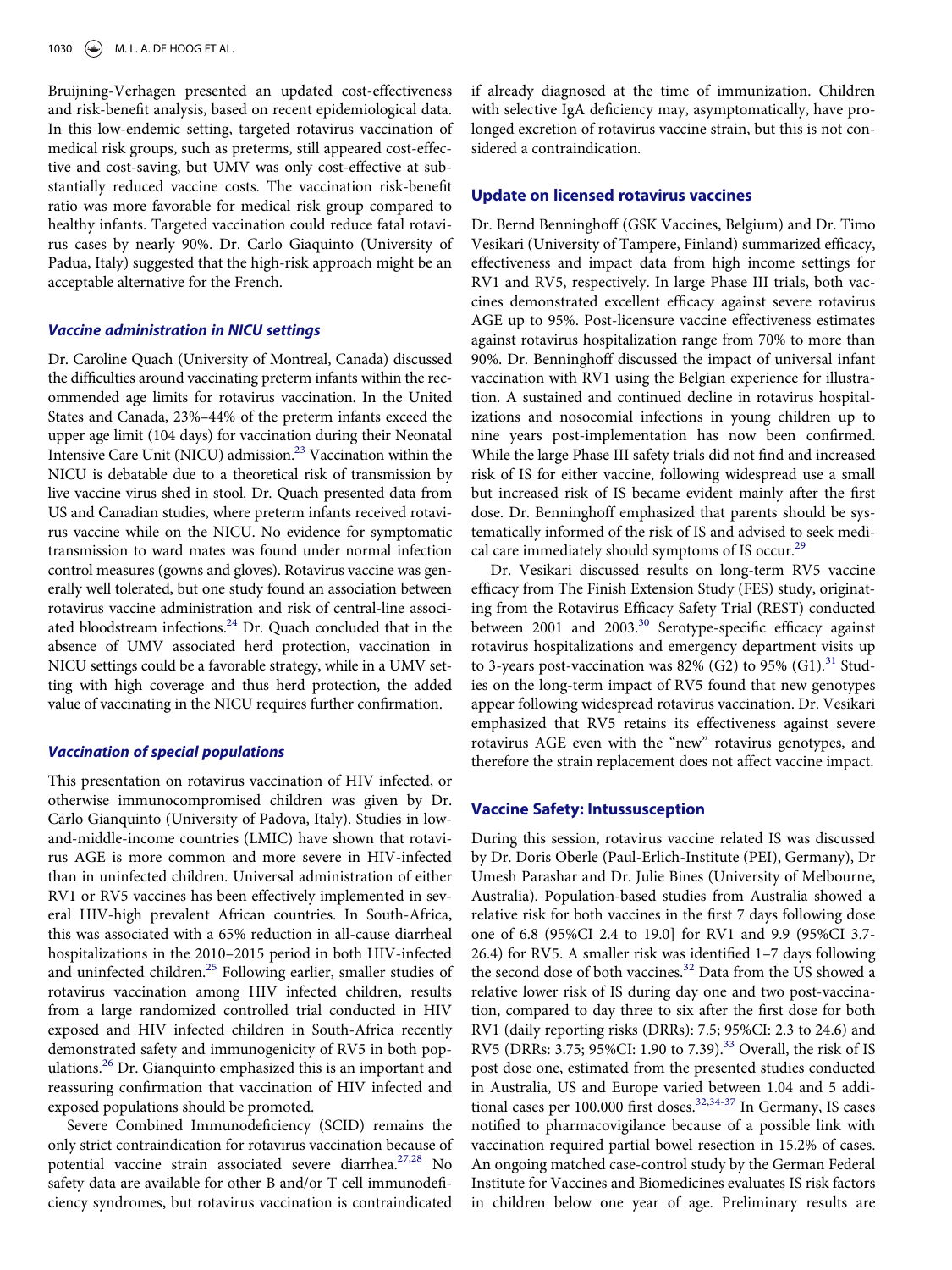expected end of 2017. IS and its association with rotavirus vaccination continues to be monitored.

Despite the small excess risk of IS in infants following vaccination, the benefit risk ratio strongly favors vaccination in both developed and developing countries. $38,39$  $38,39$  For example, in the US the number of averted rotavirus outpatient clinic visits and hospitalizations is 273.000 and 53,444, respectively. Per vaccine induced IS case, 28–134 rotavirus related deaths are averted and  $3603-17,118$  $3603-17,118$  emergency visits.<sup>36</sup>

#### Rotavirus; New insights

Dr. Ulrich Desselberger (University of Cambridge, UK), Dr. Lennart Svensson (University of Linkoping and Karolinska Institute, Sweden), Dr. Vanessa Harris (Amsterdam Institute for Global Health and Development, The Netherlands) and Dr. Timo Vesikari presented new rotavirus insights from four different perspectives: rotavirus immune response (IR), interactions between rotavirus (vaccine) and the intestinal microbiome, genetic susceptibility to rotavirus strains and rotavirus' role in the development of chronic diseases.

Dr. Desselberger set out in detail the innate and acquired immune response to natural rotavirus infection and to RV5 and RV1. In particular, the search for adequate correlates of vaccine protection continues. The degree of neutralizing (NT) antibody synthesis (40-50%) elicited by rotavirus vaccination is below the protective levels against severe rotavirus disease (80- 90%). This suggests that the correlates of protection are complex, consisting of type-specific and cross-NT VP7- and VP4 specific antibodies and non-NT, VP6-specific antibodies, acting by 'intracellular NT' after transcytosis.<sup>[40](#page-7-19)</sup>

Growing body of evidence indicates that composition of the intestinal microbiome is correlated with rotavirus vaccine response.<sup>41[,42](#page-7-21)</sup> Dr. Harris explained how these differences in intestinal microbes may contribute to the decreased efficacy of rotavirus vaccine found in resource-poor settings based on results of a matched case-control study conducted in Ghana. The intestinal microbiome composition and diversity between Ghanian rotavirus vaccine seroconverters and nonseroconverters was significantly different. The responders' microbiota were more similar to those of Dutch infants, used as an external comparator.<sup>43</sup> These data can serve as a springboard for testing numerous mechanistic explanations of the relationship between the intestinal microbiome and rotavirus vaccine immunogenicity.

It is increasingly recognized that rotavirus vaccine effectiveness is dependent on the genetic susceptibility to rotavirus infection. Dr. Svensson explained how genetically determined expression of H type 1 (secretor status) and Lewis antigens in the gut mucosa is essential for rotavirus susceptibility in a genotype-dependent manner. Rotavirus P[8] infections are only detected among Lewis and secretor-positive children, while P [6] strains predominantly infect Lewis-negative children irre-spective of their secretor status.<sup>[44,](#page-7-23)[45](#page-7-24)</sup> The modest efficacy of P [8]-based vaccines in Africa could be due to host innate genetic resistance to infections with  $P[8]$  strains.<sup>[46](#page-7-25)</sup> Preliminary RV1 and RV5 vaccine data from Nicaragua show that no children with the Lewis a phenotype seroconverted (IgA 4-fold increase)  $(n = 14; GMT$  pre 88; post 97) after the first dose as compared to 26% in children with Lewis b ( $n = 175$ ; GMT pre 83; post

138) or 32% in children with the Lewis-negative ( $n = 47$ ; GMT pre 75; post 124). He stated that a P[6] component in the existing vaccine formulations should be considered.

Rotavirus infection has been proposed to trigger type 1 diabetes (DM1) and celiac disease by molecular mimicry in geneti-cally susceptible children.<sup>[47-50](#page-7-26)</sup> Dr. Vesikari presented results from the FES study, following former participants of the RV5 phase III trial. In 2015, a questionnaire was sent asking whether the child developed DM1 or celiac disease. Results showed that the prevalence of celiac disease was significantly lower in the RV5 vaccinated children compared to placebo recipients (0.60% versus 1.11%;  $p = 0.027$ ). No association was found between DM1 and RV5 in over 10-year follow-up (1.04% vs 0.97%;  $p = 0.810$ ). This is important first evidence of rotavirus vaccination beneficial effects in the prevention of chronic diseases.

# New rotavirus vaccines

The need for new rotavirus vaccines is especially strong in LMIC where performance of the currently licensed rotavirus vaccines lacks behind compared to high income countries.<sup>[51](#page-8-0)</sup> Several new vaccine developments were presented during this meeting.

The RV3-BB vaccine is based on the asymptomatic human neonatal rotavirus strain RV3 (G3P[6]). Dr. Julie Bines (University of Melbourne, Australia) described the unique characteristics of this strain and how this provides an ideal opportunity to target a birth dose rotavirus vaccine strategy. The P[6] genotype may offer additional benefits in regions, such as Africa, where the Lewis-negative phenotype is more common. A Phase IIa trial in New Zealand showed a robust immune response with a 3-dose neonatal or infant RV3-BB schedule. A Phase IIb trial of the efficacy, safety and immunogenicity of oral RV3-BB rotavirus vaccine, administered as a neonatal schedule with a birth dose (age 0–5 days), 8–10 and 14–16 week doses or an infant schedule of 8–10, 14–16 and 18– 20 week doses, was recently conducted in primary care centers and hospitals in Yogykarta and Central Java provinces, Indonesia.

Dr. Michelle Groome (University of the Witwatersrand, South Africa) presented results from a recently completed randomized, double-blind, placebo-controlled trial on the safety and immunogenicity of a parenteral P2-VP8-P[8] subunit rotavirus vaccine conducted in South Africa. Results showed that the vaccine was well tolerated in both healthy toddlers  $\geq$  2 and  $\langle$  <3 years (single injection) and in term infants  $\geq 6$  and  $\langle$  <8 weeks (three injections four weeks apart) without identifiable safety concerns. The vaccine was immunogenic in infants and significant fewer infants vaccinated with P2-VP8-P[8] shed rotavirus compared to the placebo recipients. Currently a multi-center study in South Africa is conducted to evaluate safety and immunogenicity of a trivalent P2-VP8-P[4/6/8] vaccine in adults, toddlers and infants.

Dr. Baoming Jiang (US Centers for Disease Control and Prevention, United States) presented the progress towards the development of the inactivated rotavirus vaccine (IRV) with a CDC-9 strain (G1P[8]). In animal models, monovalent IRV can induce strong IgA and IgG, and cross neutralizing antibody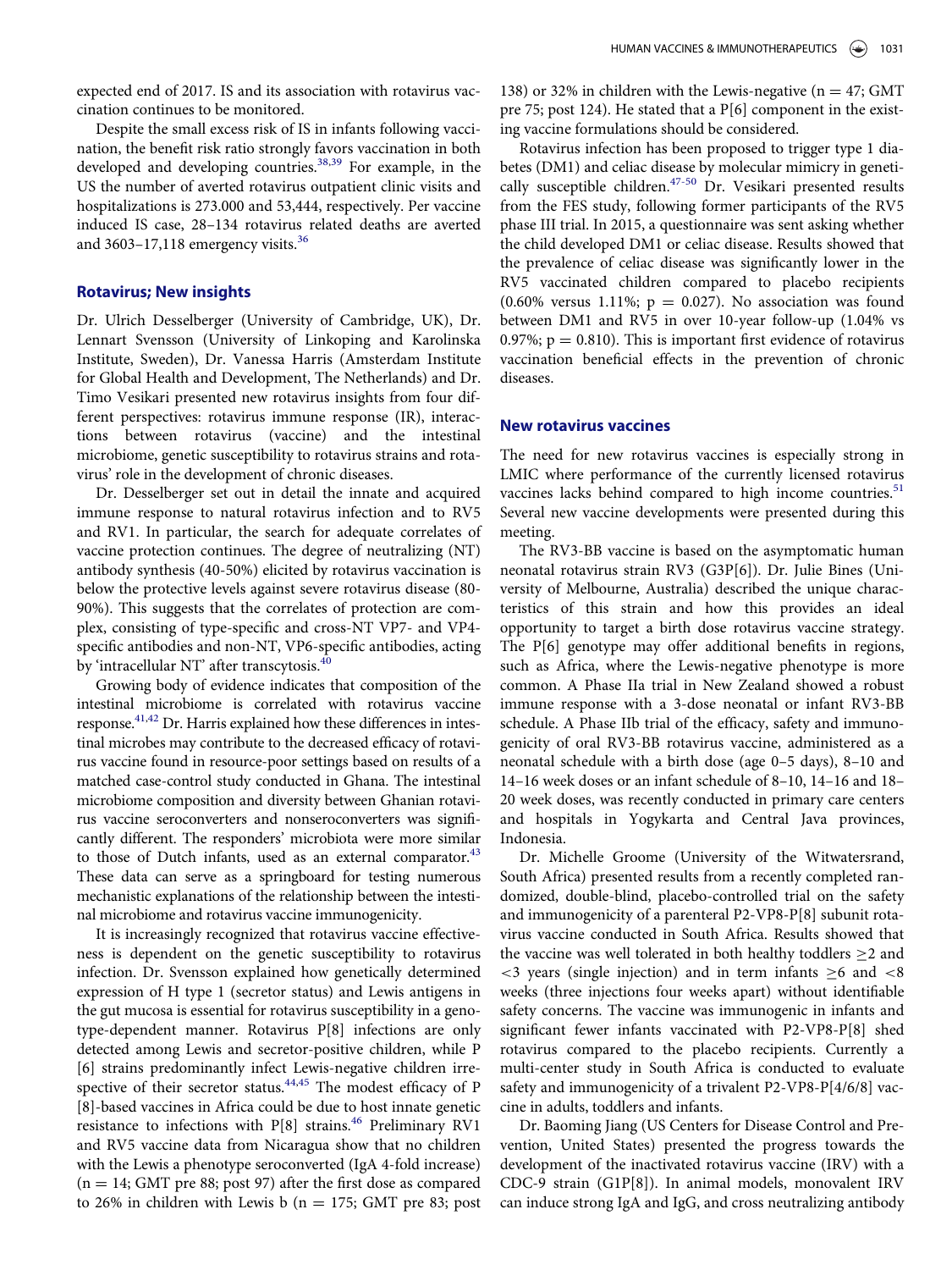<span id="page-6-1"></span>responses in serum, as well as mucosal immunity and induced solid protection against infection and diarrhea.<sup>[52-54](#page-8-1)</sup> Currently, first-in-human phase I clinical trials are planned.

<span id="page-6-4"></span><span id="page-6-3"></span><span id="page-6-2"></span>Dr. Vesna Blazevic (Univeristy of Tampere, Finland) presented results from the recently developed non-live subunit norovirus and rotavirus combination vaccine consisting of GI.3 and GII.4 norovirus-like particles (VLPs) and polymeric rotavirus VP6. Mice studies have shown high immunogenicity and protection from heterologous rotavirus infection. In addition, rotavirus VP6 oligomeric structural assemblies (VP6T and VP6S) act as adjuvants and delivery vehicles for norovirus VLPs in vivo. This dual role of VP6 as adjuvant and subunit rotavirus vaccine makes the VP6 a promising vaccine candidate for prevention of childhood AGE.

# <span id="page-6-5"></span>**Summary**

<span id="page-6-10"></span><span id="page-6-9"></span><span id="page-6-8"></span><span id="page-6-7"></span><span id="page-6-6"></span>In conclusion, rotavirus vaccination programmes in Europe have resulted in reductions of 60–90% in rotavirus outpatient visits and hospitalizations. Long term trends indicate this impact is sustained over the years. Herd effects, protecting unvaccinated children and neonates too young to be vaccinated have been observed in many European countries. Early evidence now also suggests that rotavirus vaccination may be instrumental in the prevention of celiac disease. Special attention should be given to preterm infants, who may age out of the vaccination window before hospital discharge and to HIV infected children who are at increased risk of severe rotavirus AGE. There is a small but increased risk of IS following rotavirus vaccination and parents should therefore be informed about possible signs and symptoms of IS. New insights in rotavirus genetic susceptibility and interactions with microbiome may open opportunities for interventions to improve protection by vaccination, in particular in LMIC. The development of several novel rotavirus vaccines discussed at the meeting is also promising in this respect.

# <span id="page-6-12"></span><span id="page-6-11"></span>Disclosure of potential conflicts of interest

No potential conflicts of interest were disclosed.

# <span id="page-6-13"></span>Funding

<span id="page-6-14"></span>This conference was supported by University Medical Center Utrecht, the Netherlands, MSD, Glaxo-Smith Kline, Vaccine Research Center, University of Tampere, Finland, European Society of Pediatric Infectious Diseases (ESPID), and European Society of Clinical Microbiology and Infectious Diseases (ESCMID).

# <span id="page-6-15"></span>**ORCID**

Patricia Bruijning-Verhagen **b** <http://orcid.org/0000-0003-4105-9669>

# <span id="page-6-16"></span>References

<span id="page-6-17"></span><span id="page-6-0"></span>1. Pardo-Seco J, Cebey-López M, Martinón-Torres N, Salas A, Gómez-Rial J, Rodriguez-Tenreiro C, Martinón-Sánchez JM, Martinón-Torres F. Impact of Rotavirus Vaccination on Childhood Hospitalization for Seizures. Pediatr Infect Dis J. 2015;34(7):769-73. doi[:10.1097/](https://doi.org/10.1097/INF.0000000000000723) [INF.0000000000000723.](https://doi.org/10.1097/INF.0000000000000723)

- 2 Payne DC, Baggs J, Zerr DM, Klein NP, Yih K, Glanz J, Curns AT, Weintraub E, Parashar UD. Protective association between rotavirus vaccination and childhood seizures in the year following vaccination in US children. Clin Infect Dis. 2014;58(2):173-7. doi[:10.1093/cid/](https://doi.org/10.1093/cid/cit671) [cit671.](https://doi.org/10.1093/cid/cit671)
- 3. Rivero-Calle I, Gomez-Rial J, Martinon-Torres F. Systemic features of rotavirus infection. J Infect. 2016;72 Suppl:S98-S105. doi[:10.1016/j.](https://doi.org/10.1016/j.jinf.2016.04.029) [jinf.2016.04.029.](https://doi.org/10.1016/j.jinf.2016.04.029)
- 4. England PH. Health Protection Report: infection reports. 2016;10(32).
- 5. Atchison CJ, Stowe J, Andrews N, Collins S, Allen DJ, Nawaz S, Brown D, Ramsay ME, Ladhani SN. Rapid declines in age group-specific rotavirus infection and acute gastroenteritis among vaccinated and unvaccinated individuals within 1 year of rotavirus vaccine introduction in England and Wales. J Infect Dis. 2016;213(2):243-9. doi[:10.1093/infdis/jiv398.](https://doi.org/10.1093/infdis/jiv398)
- 6. Thomas SL, Walker JL, Fenty J, Atkins KE, Elliot AJ, Hughes HE, Stowe J, Ladhani S, Andrews NJ. Impact of the national rotavirus vaccination programme on acute gastroenteritis in England and associated costs averted. Vaccine. 2017;35(4):680-86. doi[:10.1016/j.](https://doi.org/10.1016/j.vaccine.2016.11.057) [vaccine.2016.11.057.](https://doi.org/10.1016/j.vaccine.2016.11.057)
- 7. Koch J, Wiese-Posselt M, Remschmidt C, Wichmann O, Bertelsmann H, Garbe E, Hengel H, Meerpohl JJ, Mas Marques A, Oppermann H. et al. Background paper to the recommendation for routine rotavirus vaccination of infants in Germany. Bundesgesundheitsblatt Gesundheitsforschung Gesundheitsschutz. 2013;56(7):957-84. doi[:10.1007/](https://doi.org/10.1007/s00103-013-1777-3) [s00103-013-1777-3.](https://doi.org/10.1007/s00103-013-1777-3)
- 8. Impfquoten der Rotavirus-, Masern-, HPV- und Influenza-Impfung in Deutschland., in Epidemilog Bulletin, 5 January 2017;1:1-12.
- 9. SurvStat@RKI.
- 10. Valcarcel Salamanca B, Hagerup-Jenssen ME, Flem E. Uptake and timeliness of rotavirus vaccination in Norway: the first year post-introduction. Vaccine. 2016;34(39):4684-9. doi[:10.1016/j.vaccine.2016.08.017.](https://doi.org/10.1016/j.vaccine.2016.08.017)
- 11. Givon-Lavi N, Ben-Shimol S, Cohen R, Greenberg D, Dagan R. Rapid impact of rotavirus vaccine introduction to the National Immunization plan in southern Israel: comparison between 2 distinct populations. Vaccine. 2015;33(16):1934-40. doi[:10.1016/j.](https://doi.org/10.1016/j.vaccine.2015.02.062) [vaccine.2015.02.062.](https://doi.org/10.1016/j.vaccine.2015.02.062)
- 12. Muhsen K, Kassem E, Rubenstein U, Goren S, Ephros M, Cohen D, Shulman LM. Incidence of rotavirus gastroenteritis hospitalizations and genotypes, before and five years after introducing universal immunization in Israel. Vaccine. 2016;34(48):5916-22. doi[:10.1016/j.](https://doi.org/10.1016/j.vaccine.2016.10.021) vaccine.2016.10.021
- 13. Muhsen K, Rubenstein U, Kassem E, Goren S, Schachter Y, Kremer A, Shulman LM, Ephros M, Cohen D. A significant and consistent reduction in rotavirus gastroenteritis hospitalization of children under 5 years of age, following the introduction of universal rotavirus immunization in Israel. Hum Vaccin Immunother. 2015;11(10):2475-82. doi[:10.1080/21645515.2015.1056951.](https://doi.org/10.1080/21645515.2015.1056951)
- 14. Braeckman T, Theeten H, Lernout T, Hens N, Roelants M, Hoppenbrouwers K, Van Damme P. Rotavirus vaccination coverage and adherence to recommended age among infants in Flanders (Belgium) in 2012. Euro Surveill. 2014;19(20). doi:[10.2807/1560-7917.](https://doi.org/10.2807/1560-7917.ES2014.19.20.20806) [ES2014.19.20.20806.](https://doi.org/10.2807/1560-7917.ES2014.19.20.20806)
- 15. Paulke-Korinek M, Rendi-Wagner P, Kundi M, Kronik R, Kollaritsch H. Universal mass vaccination against rotavirus gastroenteritis: impact on hospitalization rates in austrian children. Pediatr Infect Dis J. 2010;29(4):319-23.
- 16. Prelog M, Gorth P, Zwazl I, Kleines M, Streng A, Zlamy M, Heinz-Erian P, Wiedermann U. Universal mass vaccination against rotavirus: indirect effects on rotavirus infections in neonates and unvaccinated young infants not eligible for vaccination. J Infect Dis. 2016;214 (4):546-55. doi[:10.1093/infdis/jiw186.](https://doi.org/10.1093/infdis/jiw186)
- 17. Zlamy M, Kofler S, Orth D, Würzner R, Heinz-Erian P, Streng A, Prelog M. The impact of Rotavirus mass vaccination on hospitalization rates, nosocomial Rotavirus gastroenteritis and secondary blood stream infections. BMC Infect Dis. 2013;13:112. doi[:10.1186/1471-](https://doi.org/10.1186/1471-2334-13-112) [2334-13-112.](https://doi.org/10.1186/1471-2334-13-112)
- 18. Hemming-Harlo M, Markkula J, Huhti L, Salminen M, Vesikari T. Decrease of rotavirus gastroenteritis to a low level without resurgence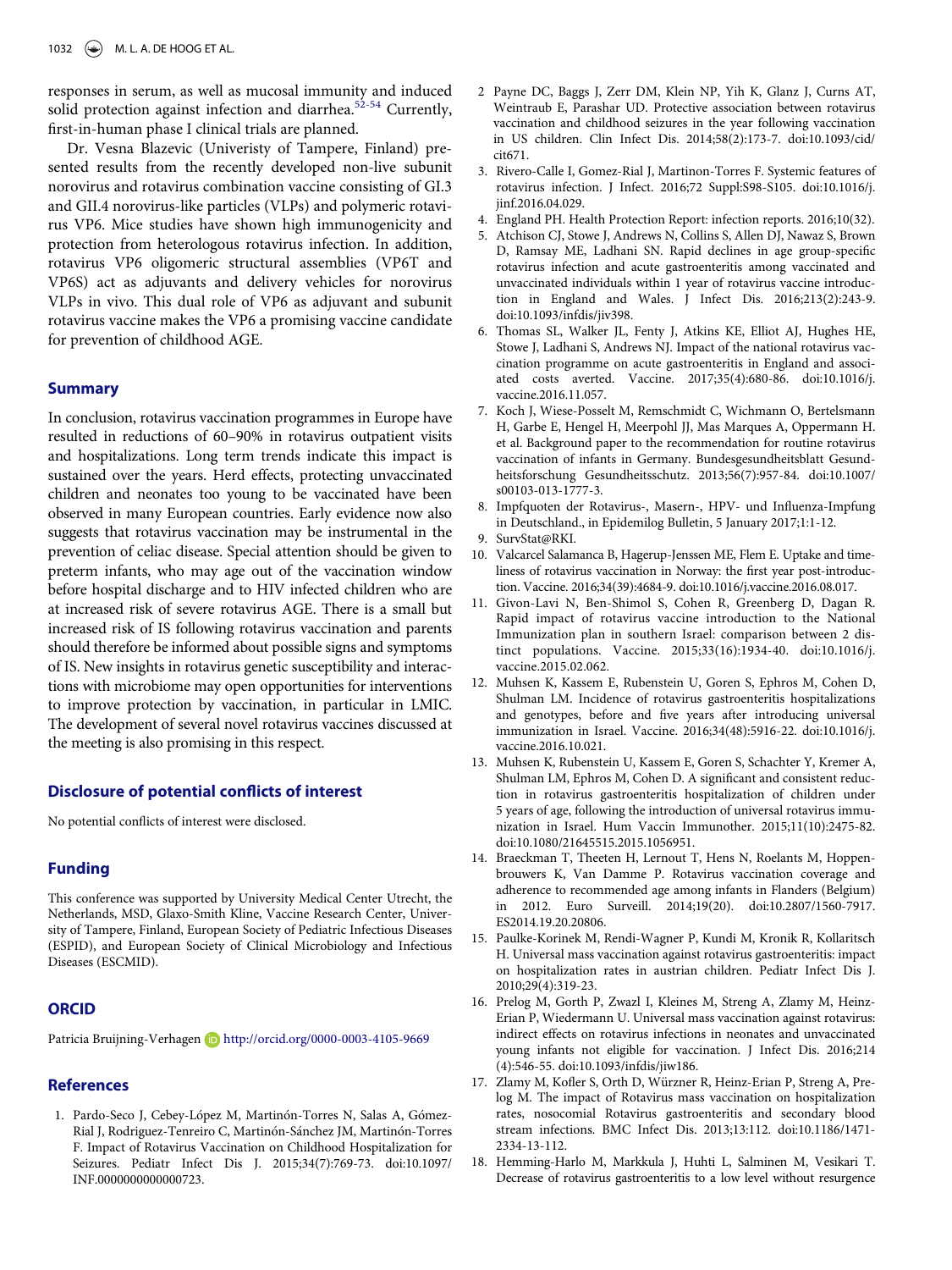for five years after universal rotateq vaccination in Finland. Pediatr Infect Dis J. 2016;35(12):1304-08. doi[:10.1097/INF.0000000000001305.](https://doi.org/10.1097/INF.0000000000001305)

- <span id="page-7-0"></span>19. de Palma O, Cruz L, Ramos H, de Baires A, Villatoro N, Pastor D, de Oliveira LH, Kerin T, Bowen M, Gentsch J. et al. Effectiveness of rotavirus vaccination against childhood diarrhoea in El Salvador: casecontrol study. BMJ. 2010;340:c2825. doi[:10.1136/bmj.c2825.](https://doi.org/10.1136/bmj.c2825)
- <span id="page-7-18"></span><span id="page-7-1"></span>20. Yen C, Armero Guardado JA, Alberto P, Rodriguez Araujo DS, Mena C, Cuellar E, Nolasco JB, De Oliveira LH, Pastor D, Tate JE. et al. Decline in rotavirus hospitalizations and health care visits for childhood diarrhea following rotavirus vaccination in El Salvador. Pediatr Infect Dis J. 2011;30(Suppl 1):S6-S10. doi[:10.1097/INF.0b013e3181fefa05.](https://doi.org/10.1097/INF.0b013e3181fefa05)
- <span id="page-7-16"></span><span id="page-7-2"></span>21. Richardson V, Hernandez-Pichardo J, Quintanar-Solares M, Esparza-Aguilar M, Johnson B, Gomez-Altamirano CM, Parashar U, Patel M. Effect of rotavirus vaccination on death from childhood diarrhea in Mexico. N Engl J Med. 2010;362(4):299-305. doi[:10.1056/](https://doi.org/10.1056/NEJMoa0905211) [NEJMoa0905211.](https://doi.org/10.1056/NEJMoa0905211)
- <span id="page-7-17"></span><span id="page-7-3"></span>22. Lo Vecchio A, Liguoro I, Dias JA, Berkley JA, Boey C, Cohen MB, Cruchet S, Salazar-Lindo E, Podder S, Sandhu B. et al. Rotavirus immunization: Global coverage and local barriers for implementation. Vaccine. 2017;35(12):1637-44. doi[:10.1016/j.vaccine.2017.01.082.](https://doi.org/10.1016/j.vaccine.2017.01.082)
- <span id="page-7-19"></span><span id="page-7-4"></span>23. Stumpf KA, Thompson T, Sanchez PJ. Rotavirus vaccination of very low birth weight infants at discharge from the NICU. Pediatrics. 2013;132(3):e662-5. doi:[10.1542/peds.2013-0291.](https://doi.org/10.1542/peds.2013-0291)
- <span id="page-7-20"></span><span id="page-7-5"></span>24. Dahan M, O'Donnell S, Hebert J, Gonzales M, Lee B, Chandran AU, Woolsey S, Escoredo S, Chinnery H, Quach C. CLABSI risk factors in the NICU: potential for prevention: a PICNIC study. Infect Control Hosp Epidemiol. 2016;37(12):1446-52. doi[:10.1017/ice.2016.203.](https://doi.org/10.1017/ice.2016.203)
- <span id="page-7-21"></span><span id="page-7-6"></span>25. Groome MJ, Zell ER, Solomon F, Nzenze S, Parashar UD, Izu A, Madhi SA. Temporal association of rotavirus vaccine introduction and reduction in all-cause childhood diarrheal hospitalizations in South Africa. Clin Infect Dis. 2016;62 Suppl 2:S188-95. doi[:10.1093/](https://doi.org/10.1093/cid/civ1204) [cid/civ1204.](https://doi.org/10.1093/cid/civ1204)
- <span id="page-7-22"></span><span id="page-7-7"></span>26. Levin MJ. et al. Safety and immunogenicity of a live attenuated pentavalent rotavirus vaccine in HIV-exposed infants with or without HIV infection in Africa. AIDS. 2017;31(1):49-59. doi[:10.1097/QAD.0000000000001258.](https://doi.org/10.1097/QAD.0000000000001258)
- <span id="page-7-23"></span><span id="page-7-8"></span>27. Morillo-Gutierrez B, Worth A, Valappil M, Gaspar HB, Gennery AR. Chronic infection with rotavirus vaccine strains in UK children with severe combined immunodeficiency. Pediatr Infect Dis J. 2015;34 (9):1040-1. doi:[10.1097/INF.0000000000000788.](https://doi.org/10.1097/INF.0000000000000788)
- <span id="page-7-24"></span><span id="page-7-9"></span>28. Patel NC, Hertel PM, Estes MK, de la Morena M, Petru AM, Noroski LM, Revell PA, Hanson IC, Paul ME, Rosenblatt HM. et al. Vaccineacquired rotavirus in infants with severe combined immunodeficiency. N Engl J Med. 2010;362(4):314-9. doi[:10.1056/](https://doi.org/10.1056/NEJMoa0904485) [NEJMoa0904485.](https://doi.org/10.1056/NEJMoa0904485)
- <span id="page-7-25"></span><span id="page-7-10"></span>29. Bines JE, Kohl KS, Forster J, Zanardi LR, Davis RL, Hansen J, Murphy TM, Music S, Niu M, Varricchio F. et al. Acute intussusception in infants and children as an adverse event following immunization: case definition and guidelines of data collection, analysis, and presentation. Vaccine. 2004;22(5-6):569-74. doi[:10.1016/j.vaccine.2003.09.016.](https://doi.org/10.1016/j.vaccine.2003.09.016)
- <span id="page-7-26"></span><span id="page-7-11"></span>30. Vesikari T, Itzler R, Matson DO, Santosham M, Christie CD, Coia M, Cook JR, Koch G, Heaton P. Safety and efficacy of a pentavalent human-bovine (WC3) reassortant rotavirus vaccine. N Engl J Med. 2006;354(1):23-33. doi[:10.1056/NEJMoa052664.](https://doi.org/10.1056/NEJMoa052664)
- <span id="page-7-12"></span>31. Vesikari T, Karvonen A, Ferrante SA, Ciarlet M. Efficacy of the pentavalent rotavirus vaccine,  $RotaTeq(R)$ , in Finnish infants up to 3 years of age: the Finnish Extension Study. Eur J Pediatr. 2010;169(11):1379- 86. doi:[10.1007/s00431-010-1242-3.](https://doi.org/10.1007/s00431-010-1242-3)
- <span id="page-7-13"></span>32. Carlin JB, Macartney KK, Lee KJ, Quinn HE, Buttery J, Lopert R, Bines J, McIntyre PB. Intussusception risk and disease prevention associated with rotavirus vaccines in Australia's National Immunization Program. Clin Infect Dis. 2013;57(10):1427-34. doi[:10.1093/cid/](https://doi.org/10.1093/cid/cit520) [cit520.](https://doi.org/10.1093/cid/cit520)
- <span id="page-7-14"></span>33. Haber P, Patel M, Pan Y, Baggs J, Haber M, Museru O, Yue X, Lewis P, Destefano F, Parashar UD. Intussusception after rotavirus vaccines reported to US VAERS, 2006–2012. Pediatrics. 2013;131(6):1042-9. doi:[10.1542/peds.2012-2554.](https://doi.org/10.1542/peds.2012-2554)
- <span id="page-7-15"></span>34. Pérez-Vilar S, Díez-Domingo J, Puig-Barberà J, Gil-Prieto R, Romio S. Intussusception following rotavirus vaccination in the Valencia

Region, Spain. Hum Vaccin Immunother. 2015;11(7):1848-52. doi[:10.1080/21645515.2015.1049787.](https://doi.org/10.1080/21645515.2015.1049787)

- 35. Tate JE, Yen C, Steiner CA, Cortese MM, Parashar UD. Intussusception Rates Before and After the Introduction of Rotavirus Vaccine. Pediatrics. 2016;138(3). doi[:10.1542/peds.2016-1082.](https://doi.org/10.1542/peds.2016-1082)
- 36. Yih WK, Lieu TA, Kulldorff M, Martin D, McMahill-Walraven CN, Platt R, Selvam N, Selvan M, Lee GM, Nguyen M. Intussusception risk after rotavirus vaccination in U.S. Infants. N Engl J Med. 2014;370(6):503-12. doi[:10.1056/NEJMoa1303164.](https://doi.org/10.1056/NEJMoa1303164)
- 37. Stowe J, Andrews N, Ladhani S, Miller E. The risk of intussusception following monovalent rotavirus vaccination in England: A self-controlled case-series evaluation. Vaccine. 2016;34(32):3684-9. doi[:10.1016/j.vaccine.2016.04.050.](https://doi.org/10.1016/j.vaccine.2016.04.050)
- 38. Dey A, Wang H, Menzies R, Macartney K. Changes in hospitalisations for acute gastroenteritis in Australia after the national rotavirus vaccination program. Med J Aust. 2012;197(8):453-7. doi[:10.5694/](https://doi.org/10.5694/mja12.10062) [mja12.10062.](https://doi.org/10.5694/mja12.10062)
- 39. Jayasinghe S, Macartney K. Estimating rotavirus gastroenteritis hospitalisations by using hospital episode statistics before and after the introduction of rotavirus vaccine in Australia. Vaccine. 2013;31 (6):967-72. doi[:10.1016/j.vaccine.2012.11.099.](https://doi.org/10.1016/j.vaccine.2012.11.099)
- 40. Desselberger U, Huppertz HI. Immune responses to rotavirus infection and vaccination and associated correlates of protection. J Infect Dis. 2011;203(2):188-95. doi:[10.1093/infdis/jiq031.](https://doi.org/10.1093/infdis/jiq031)
- 41. Oh JZ, Ravindran R, Chassaing B, Carvalho FA, Maddur MS, Bower M, Hakimpour P, Gill KP, Nakaya HI, Yarovinsky F. et al. TLR5 mediated sensing of gut microbiota is necessary for antibody responses to seasonal influenza vaccination. Immunity. 2014;41 (3):478-92. doi[:10.1016/j.immuni.2014.08.009.](https://doi.org/10.1016/j.immuni.2014.08.009)
- 42. Zhang B, Chassaing B, Shi Z, Uchiyama R, Zhang Z, Denning TL, Crawford SE, Pruijssers AJ, Iskarpatyoti JA, Estes MK. et al. Viral infection. Prevention and cure of rotavirus infection via TLR5/ NLRC4-mediated production of IL-22 and IL-18. Science. 2014;346 (6211):861-5. doi[:10.1126/science.1256999.](https://doi.org/10.1126/science.1256999)
- 43. Harris VC, Armah G, Fuentes S, Korpela KE, Parashar U, Victor JC, Tate J, de Weerth C, Giaquinto C, Wiersinga WJ. et al. Significant correlation between the infant gut microbiome and rotavirus vaccine response in Rural Ghana. J Infect Dis. 2017;215(1):34-41. doi[:10.1093/](https://doi.org/10.1093/infdis/jiw518) [infdis/jiw518.](https://doi.org/10.1093/infdis/jiw518)
- 44. Kambhampati A, Payne DC, Costantini V, Lopman BA. Host genetic susceptibility to enteric viruses: a systematic review and metaanalysis. Clin Infect Dis. 2016;62(1):11-18. doi:[10.1093/cid/civ873.](https://doi.org/10.1093/cid/civ873)
- 45. Nordgren J, Sharma S, Bucardo F, Nasir W, Günaydın G, Ouermi D, Nitiema LW, Becker-Dreps S, Simpore J, Hammarström L. et al. Both Lewis and secretor status mediate susceptibility to rotavirus infections in a rotavirus genotype-dependent manner. Clin Infect Dis. 2014;59 (11):1567-73. doi[:10.1093/cid/ciu633.](https://doi.org/10.1093/cid/ciu633)
- 46. Günaydın G, Nordgren J, Sharma S, Hammarström L. Association of elevated rotavirus-specific antibody titers with HBGA secretor status in Swedish individuals: the FUT2 gene as a putative susceptibility determinant for infection. Virus Res. 2016;211:64-8. doi[:10.1016/j.](https://doi.org/10.1016/j.virusres.2015.10.005) [virusres.2015.10.005.](https://doi.org/10.1016/j.virusres.2015.10.005)
- 47. Dolcino M, Zanoni G, Bason C, Tinazzi E, Boccola E, Valletta E, Contreas G, Lunardi C, Puccetti A. A subset of anti-rotavirus antibodies directed against the viral protein VP7 predicts the onset of celiac disease and induces typical features of the disease in the intestinal epithelial cell line T84. Immunol Res. 2013;56(2–3):465-76. doi[:10.1007/](https://doi.org/10.1007/s12026-013-8420-0) [s12026-013-8420-0.](https://doi.org/10.1007/s12026-013-8420-0)
- 48. Honeyman MC, Stone NL, Harrison LC. T-cell epitopes in type 1 diabetes autoantigen tyrosine phosphatase IA-2: potential for mimicry with rotavirus and other environmental agents. Mol Med. 1998;4 (4):231-9.
- 49. Troncone R, Auricchio S. Rotavirus and celiac disease: clues to the pathogenesis and perspectives on prevention. J Pediatr Gastroenterol Nutr. 2007;44(5):527-8. doi[:10.1097/MPG.0b013e31804ca0ec.](https://doi.org/10.1097/MPG.0b013e31804ca0ec)
- Zanoni G, Navone R, Lunardi C, Tridente G, Bason C, Sivori S, Beri R, Dolcino M, Valletta E, Corrocher R. et al. In celiac disease, a subset of autoantibodies against transglutaminase binds toll-like receptor 4 and induces activation of monocytes. PLoS Med. 2006;3(9):e358. doi[:10.1371/journal.pmed.0030358.](https://doi.org/10.1371/journal.pmed.0030358)